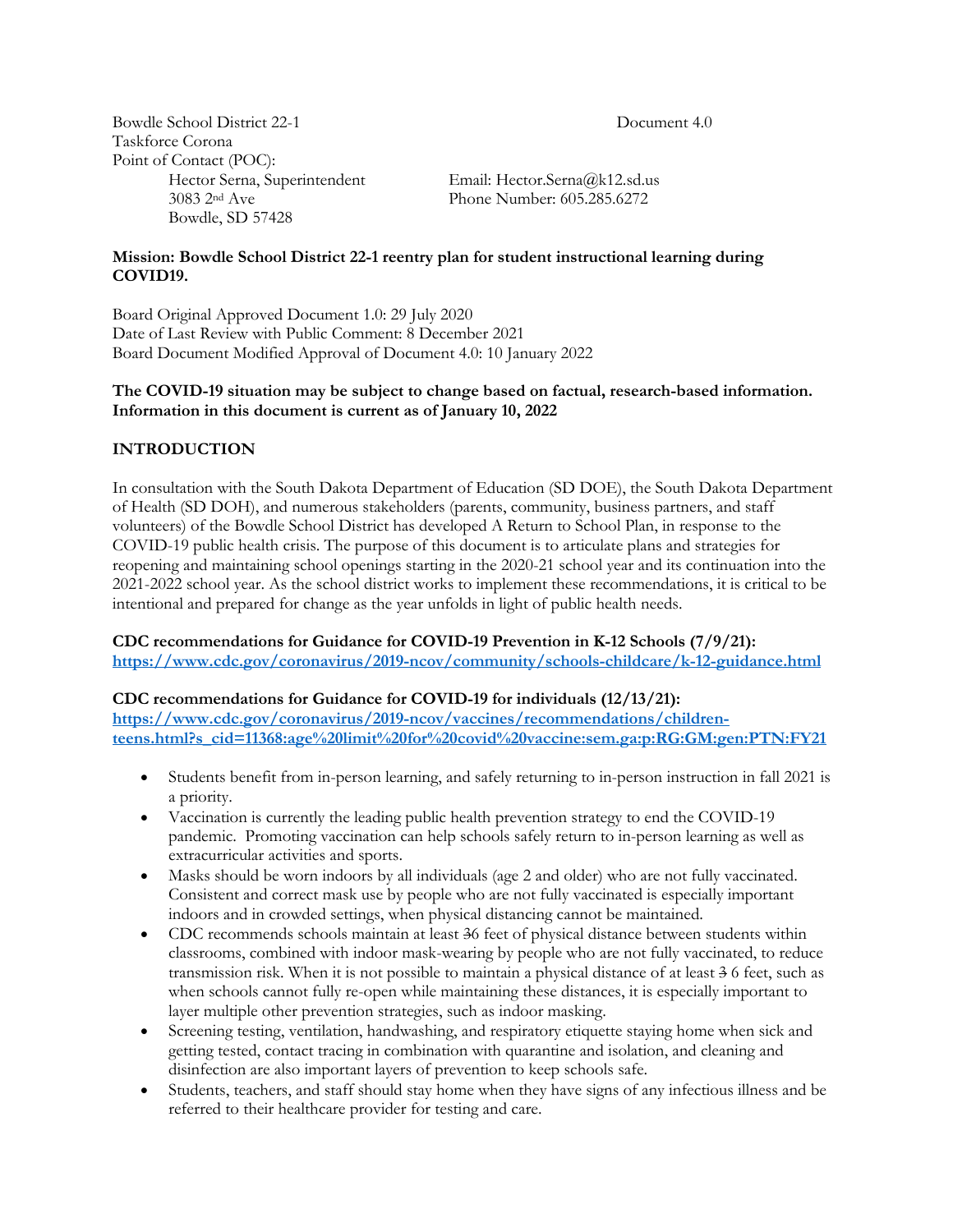- Many schools serve children under the age of five (5) who are not eligible for vaccination at this time. Therefore, this guidance emphasizes implementing layered prevention strategies (e.g., using multiple prevention strategies together consistently) to protect people who are not fully vaccinated, including students, teachers, staff, and other members of their households.
- COVID-19 prevention strategies remain critical to protecting people, including students, teachers, and staff, who are not fully vaccinated, especially in areas of moderate-to-high community transmission levels.
- Localities should monitor community transmission, vaccination coverage, screening testing, and occurrence of outbreaks to guide decisions on the level of layered prevention strategies (e.g., physical distancing, screening testing).

### **SD DEPARTMENT OF EDUCATION GUIDING PRINCIPLES FOR REOPENING SCHOOLS SD DOE MAINTAINS THE BELOW ASSUMPTIONS:**

- Schools provided in-person instruction in the 2020-21 school year and will continue into the 2021-2022 school year and so on.
- COVID-19 will continue to spread through various variants, with or without a vaccine, through the next school year.
- Schools can take practical steps to mitigate the spread of the virus while continuing to focus on student learning.
- Each school district will make decisions based on scientific information at the time, the current status of the virus spread in and around the school community, and the best interests of staff, students, and families.
- This document does not constitute a legal guide. Decision-making should be based on what we know to be factual about COVID-19, knowing that our understanding of the virus will continue to evolve:
	- o The rate of infection and the mortality rate of COVID-19 is higher than that of influenza.
	- o These two factors combine to necessitate mitigation strategies beyond what a school would put in place for seasonal influenza.
	- o Asymptomatic individuals are infectious, though not to the same degree as those displaying symptoms.
	- o Children are carriers and are susceptible to the virus. Yet there are different levels of susceptibility throughout the population.
	- o Measures such as social distancing and masks in confined spaces help reduce transmission.
	- o There are various vaccines, boosters, and monoclonal antibodies to help minimize COVID19 and its variants on the human body.
	- o You may get COVID19 and its variants regardless of vaccination status, and you can be reinfected as well.

SD DOE expectations for schools:

- Schools will continue to be a safe environment for students, focusing on both social-emotional and physical health. Local decisions will be rooted in what is best for students.
- Schools will take reasonable steps within the context of COVID-19 spread in the community to protect the school community. National guidelines, while helpful provides context, are only a guide. SD DOE expects school leaders to make reasoned judgments to limit the spread but still provide a continuity of learning.
- Every student will have the opportunity to engage in a full year of learning, irrespective of the spread of COVID-19 in a community.
- School leaders will work transparently with their school boards, staff, and community to communicate decisions and the underlying assumptions guiding those decisions.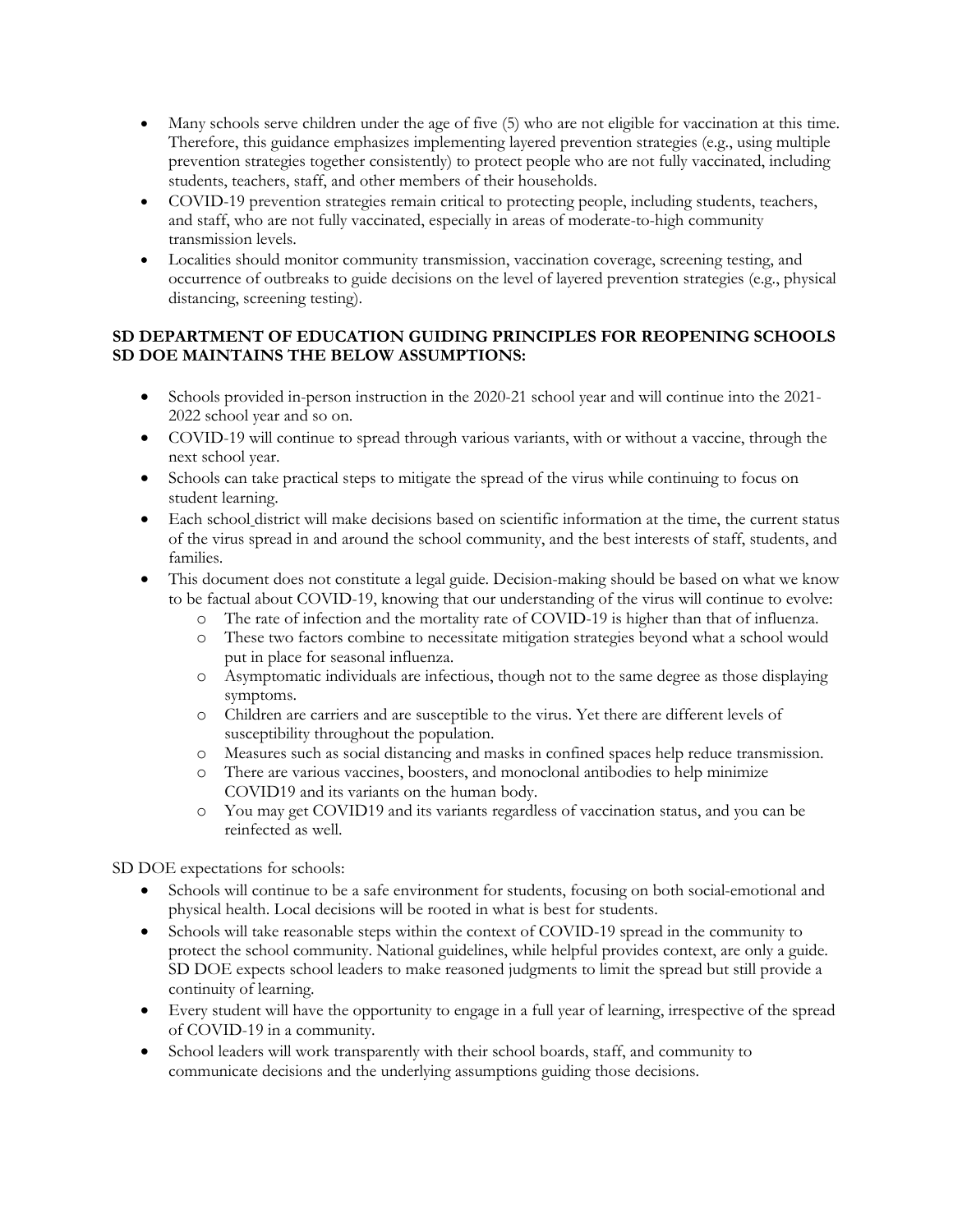• School leaders will need to make difficult decisions to ensure the health – both mental and physical – of their entire school community.

This document is built upon the guidance and recommendations of public health officials; it is aligned to the South Dakota Department of Education Starting Well 2020 guidance published on June 10, 2020, and recommendations from the South Dakota Department of Health that have been updated since January 10, 2022. It is designed to prioritize the health and safety of students and staff as school buildings are reopened and deliver instruction for the 2020-21 school year and so on.

Bowdle will follow primarily South Dakota Department of Health (SD-DOH) guidelines only and its changes. CDC isolation and quarantine guidelines and requests that medical providers reinforce the following is only for providing patient education, but it will not change guidelines until it is accepted by the South Dakota Department of Health

## **METHODOLOGY**

### **Question: Isolation or Quarantine:** What's the difference?

Quarantine keeps someone who might have been exposed to the virus away from others.

Isolation keeps someone who is infected with the virus away from others, even in their home. Isolation is used to separate people infected with SARS-CoV-2, the virus that causes COVID-19 and its variants, from people who are not infected. People who are in isolation should stay home until it's safe for them to be around others. In the home, anyone sick or infected should separate themselves from others by staying in a specific "sick room" or area and using a separate bathroom (if available). You will need to stay home for 10 days that have passed since your date of a positive test or symptoms.

• CDC and SD-DOH recommend staying at home and contacting your medical provider if you might have COVID-19 or have tested positive for SARS-CoV-2 infection. Persons being tested for SARS-CoV-2 infection are recommended to isolate at home awaiting test results.

• A positive SARS-CoV-2 test result initiates the investigation by SD-DOH staff.

• There is no specific recommendation to quarantine the household members of a person awaiting test results. Medical providers should balance the level of suspicion of COVID-19 infection with the impact to the patient related to loss of wages or learning.

• CDC and SD-DOH recommend SARS-CoV-2 testing of all close contacts to a COVID-19 case, whether symptomatic or asymptomatic. https://www.cdc.gov/coronavirus/2019-ncov/hcp/testingoverview.html

SD-DOH will contact all positive cases to collect information about their illness and provide guidance. SD-DOH recommends that SARS-CoV-2 testing priority be given to close contacts in the household setting due to the prolonged exposure time and subsequent risk of infection.

• Patients testing positive for SARS-CoV-2 infection should be counseled to start a list of their close contacts (with phone number, email address, and mailing address) to speed the process when contacted by SD-DOH.

• Persons who test positive for SARS-CoV-2 are encouraged to notify their close contact to aid prompt testing and identification of COVID-19.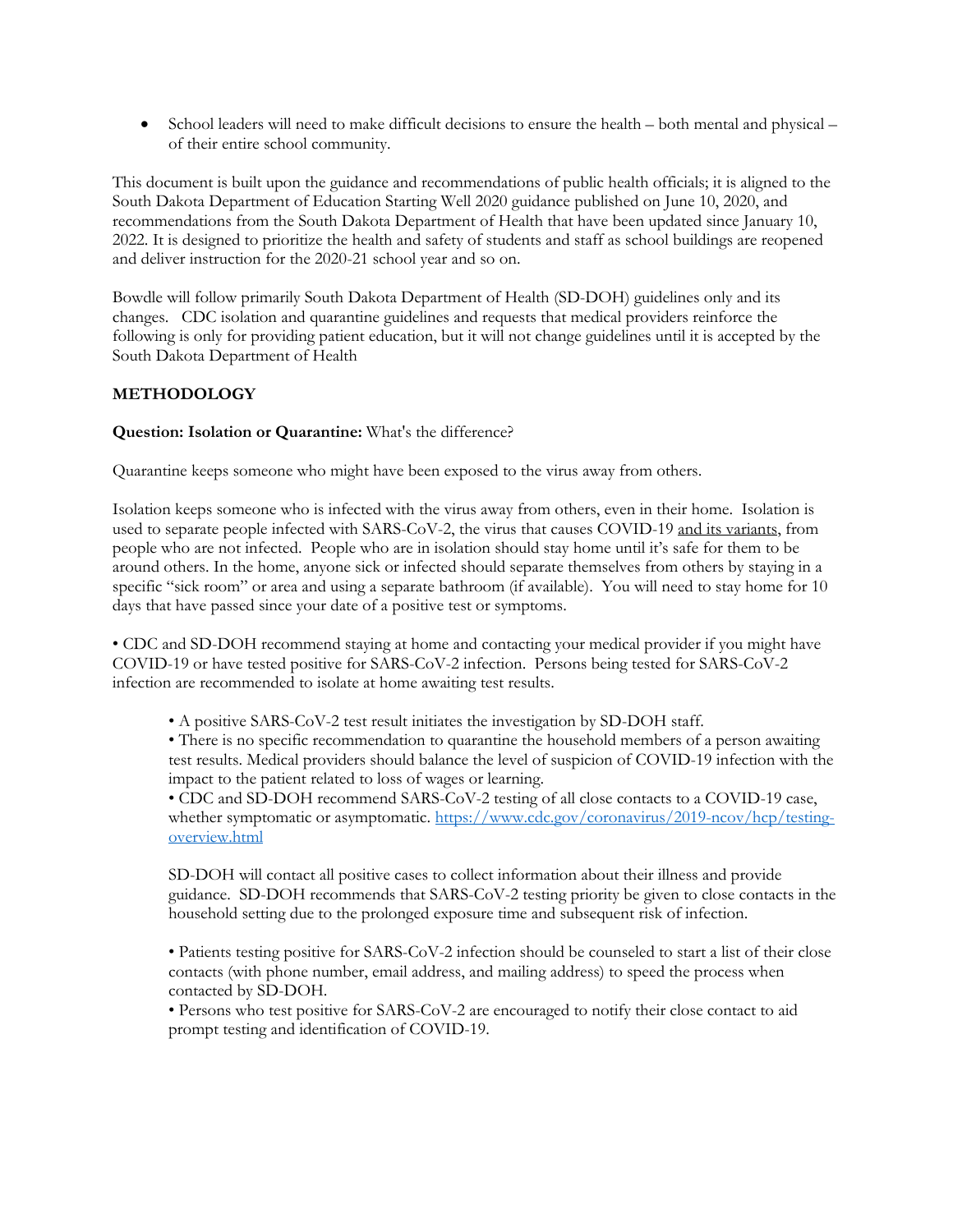Isolation

Calculating Isolation

Day 0 is the first day of a positive viral test. Day 1 is the first full day (24-hour period) after your test specimen was collected.

| If You Test Positive for COVID-19 (Isolate)                  |                                                                                                                                                                                                                                                                                                                                                                                                                                                                                                                                                                                                                                                                    |
|--------------------------------------------------------------|--------------------------------------------------------------------------------------------------------------------------------------------------------------------------------------------------------------------------------------------------------------------------------------------------------------------------------------------------------------------------------------------------------------------------------------------------------------------------------------------------------------------------------------------------------------------------------------------------------------------------------------------------------------------|
| $\rightarrow$<br>Everyone, regardless of vaccination status. | If you cannot mask or refuse to be tested, then<br>you need to stay home until the 11 <sup>th</sup> day.<br>If you can wear a mask and be tested then stay<br>٠<br>home for 5 days after you tested positive.<br>If you have a fever, continue to stay home until<br>your fever resolves. If you have no symptoms or<br>your symptoms resolve after 5 days, then you can<br>come to school.<br>You will need to test negative on Day 5 at the<br>school district for reentry. If not, you will not be<br>allowed in school until you test negative<br>Continue to wear a tightly fitted mask around<br>others for 5 additional days at all times at the<br>school. |
| Additional Requirements for Student-Athletes                 | Student-Athletes will need to fill out the Return<br>to play form to return to practice on Day 11.                                                                                                                                                                                                                                                                                                                                                                                                                                                                                                                                                                 |

Quarantine - https://www.cdc.gov/coronavirus/2019-ncov/if-you-are-sick/quarantine.html

### Calculating Quarantine

 $Day 0$  is your first day of exposure. Day 1 is the first full day (24-hour period) after your last contact with a person who has had COVID19.

| If You Were Exposed to Someone with                                                          |                                                                                                          |
|----------------------------------------------------------------------------------------------|----------------------------------------------------------------------------------------------------------|
| COVID-19 (Quarantine)                                                                        |                                                                                                          |
| Have been boosted                                                                            | If you cannot mask or refuse to be tested, then<br>you need to stay home until the 11 <sup>th</sup> day. |
| OR<br>Completed the primary series of Pfizer or                                              | Wear a mask around others for 10 days after you<br>have been exposed.                                    |
| Moderna vaccine within the last 6 months of                                                  | Test on day 5 after you have been exposed                                                                |
| COVID-19 exposure                                                                            | If you develop any symptoms get a test and stay<br>home.                                                 |
| OR                                                                                           |                                                                                                          |
| Completed the primary series of [&] vaccine<br>within the last 2 months COVID-19 of exposure |                                                                                                          |
| OR                                                                                           |                                                                                                          |
| Had a confirmed COVID-19 case within the last<br>90 days.                                    |                                                                                                          |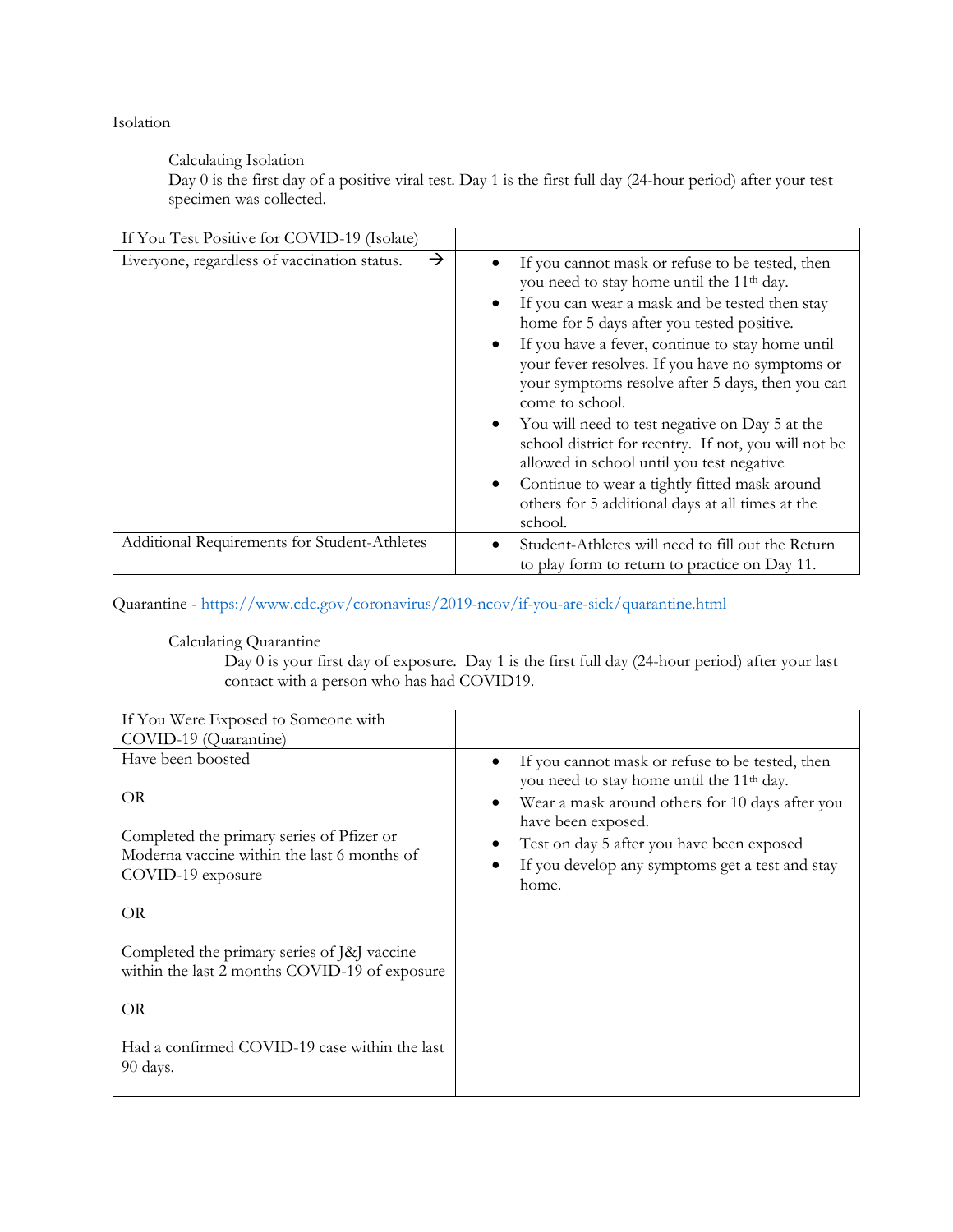| Completed the primary series of Pfizer or<br>Moderna vaccine over 6 months ago of COVID-<br>19 exposure and are not boosted.        | If you cannot mask or refuse to be tested, then<br>٠<br>you need to stay home until the 11 <sup>th</sup> day.                                                                                                                                                                                                                                                                                                                   |
|-------------------------------------------------------------------------------------------------------------------------------------|---------------------------------------------------------------------------------------------------------------------------------------------------------------------------------------------------------------------------------------------------------------------------------------------------------------------------------------------------------------------------------------------------------------------------------|
| OR<br>Completed the primary series of J&J vaccine<br>over 2 months ago of COVID-19 of exposure<br>and are not boosted.<br><b>OR</b> | Stay home for 5 days. After that continue to wear<br>$\bullet$<br>a mask around others for 5 additional days.<br>Test on day 5 after you have been exposed for<br>$\bullet$<br>school reentry.<br>If you can't quarantine you must wear a mask for<br>٠<br>10 days and continuously test until day 5.<br>If you develop symptoms get a test and stay<br>$\bullet$<br>home. If you develop symptoms get a test and<br>stay home. |
| Are unvaccinated                                                                                                                    |                                                                                                                                                                                                                                                                                                                                                                                                                                 |

If a person was isolated and tested positive are exempted from quarantine for 90 days of their first positive test for SARS-CoV-2. No quarantine is recommended due to the low risk for reinfection.

School districts cannot ask parents or students for vaccine proof in a form of a passport stated under South Dakota executive order 2021-08. A parent or student may have a written attestation note saying that they have been vaccinated on their own accord, which will allow them not to follow quarantine rules. However, the school district may use the South Dakota Immunization Information System (SDIIS) to check for transparency.

Volunteers who receive the vaccine dosages will be allowed to come back and help at the school.

Whether a person tests positive or negative for COVID-19, the preventive measure should still be used to protect yourself and others. Preventive measures include the following:

- Wash your hands often
- Cover your coughs and sneezes with a tissue
- Avoid close physical contact (within 6 feet) with others, especially people who are sick
- Wear a cloth face mask when physical distancing is not possible
- Avoid touching your eyes, nose, and mouth
- Clean and disinfect frequently touches surfaces daily

### BOWDLE SCHOOL DISTRICT

As a school district community, we can agree to the guidelines of opening:

- PK-12 education is critically essential to the national security of our nation.
- The goal is to have students at the Bowdle School District have normalized instructional services.
- The decision to open up the school districts will fall upon the Bowdle's Board of Education and the Superintendent.
- Parents and students would prefer traditional face-to-face learning and social interaction with their peers.
- Bowdle students still interact with their peers both inside or outside of the school building.
- The school district is a community support system for all stakeholders.
- Everybody kids are somebody kids.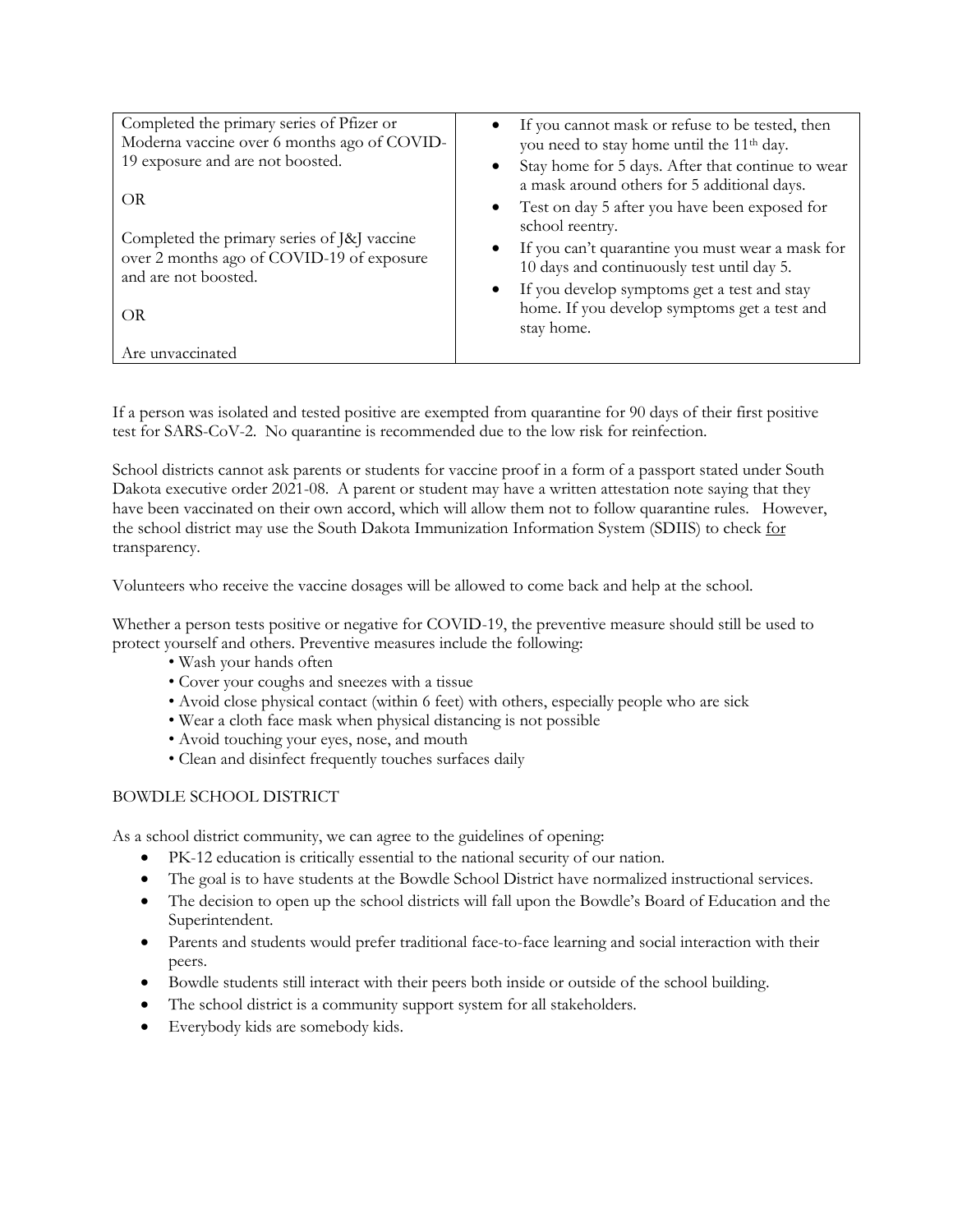Facts:

- COVID19 is airborne and has several variants. COVID19 is attached to variable proteins in the cell membrane.
- The State of South Dakota Department of Education or Department of Health has left their playbook for reopening open-ended for each school district on how a school should be open. This can look very different comparing various school district, regional, and county-level areas, but provide only recommendations, but won't make items mandatory or required.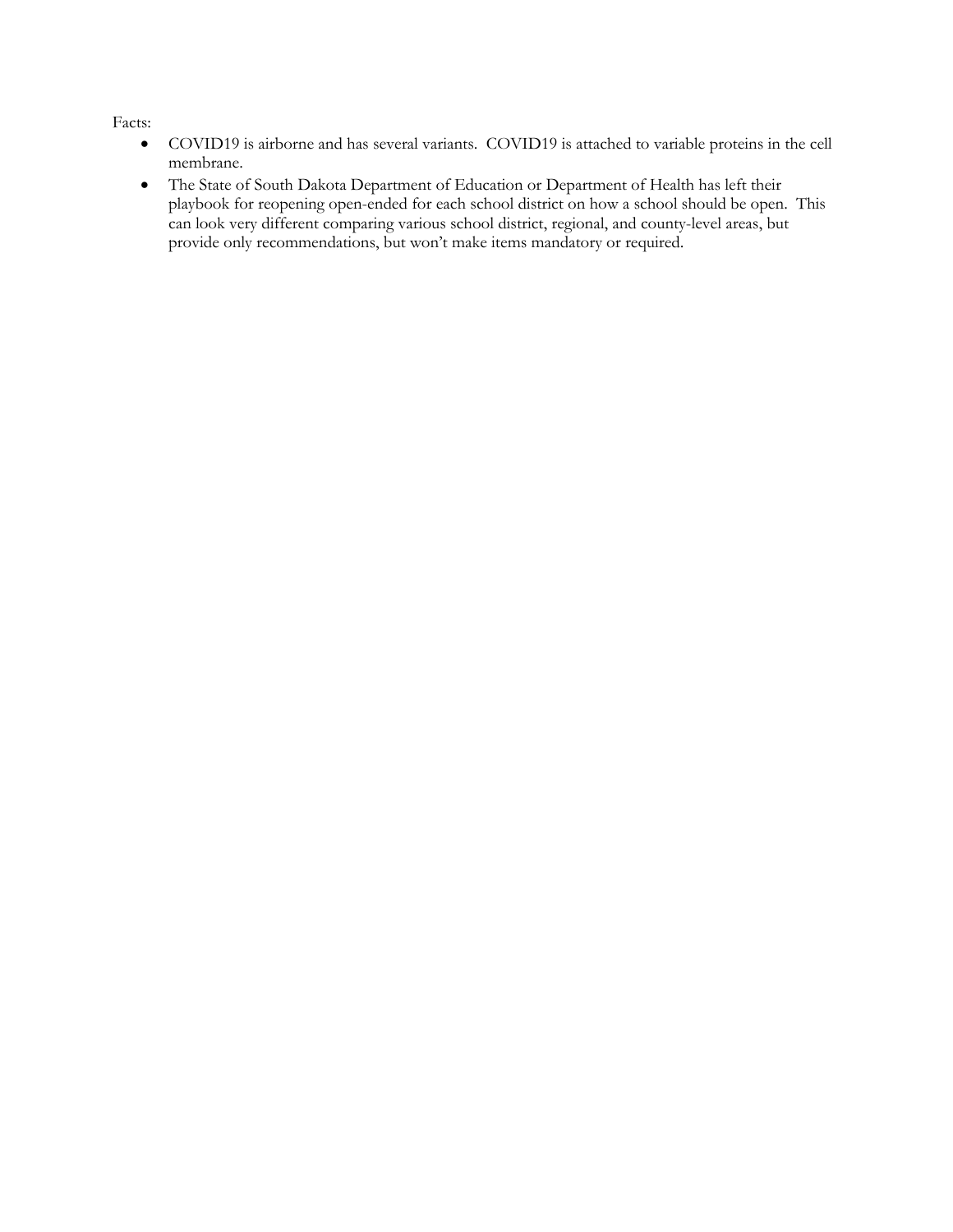#### **Bowdle School District 22-1 Daily Operation:**

The school district reentry process will be broken down into phases. To move up a phase, it will require that we do not have a positive case of COVID19 from students, employees, and families. The school day will begin at 8:20 AM and end at 3:20 PM. Our baseline for active cases is currently set to  $\frac{1}{2}$ . Starting this school year, the school district will start at Phase 5 at Green Phase

Phase 1 (Black Phase): Immediate lockdown of the school building and entering the alternative instruction phase online through Google Meet & Google Classroom and/or paper packets. No parent or visitor entry into the school. All junior high and high school computers will go home. All elementary student computers will be delivered through contactless delivery.

Phase 2 (Blue Phase): All who take transportation services will need to be driven in by their guardian, with no school district transportation. Elementary students will report to school for classroom instruction with the junior high and high school students will have alternative learning instruction. No entry into the school.

Phase 3 (Red Phase): All students who take transportation services will need to be clustered with their family members be subjected to social distancing rules, symptoms, and temperature checks. All students will be returning to school with social distancing measures. No entry into the school

Phase 4 (Yellow Phase): All students who take transportation services will not need to be a cluster and may sit with others. All students are subject to symptoms and temperature checks. Limited volunteer entry into the school with proper prescreening.

Phase 5 (Green Phase): All students will return to normal operations in carrying on class. Limited entry for outside individuals with proper screening.

Moving up a phase will occur every  $44 \text{ Z}$  days with no cases from families, students, or employees within our school district. Moving down a phase or two will occur when there is a documented positive case from families, students, or employees resulting in a percentage increase of active coronavirus caseloads of 250% moving down one phase, 500% moving down two phases, 750% moving down three phases, 1000% moving down four phases.

The baseline for all phases will be based on an active caseload of  $4.3$  and that may be recalculated on a needed basis by looking at current data, local trends and environment, and community mitigation.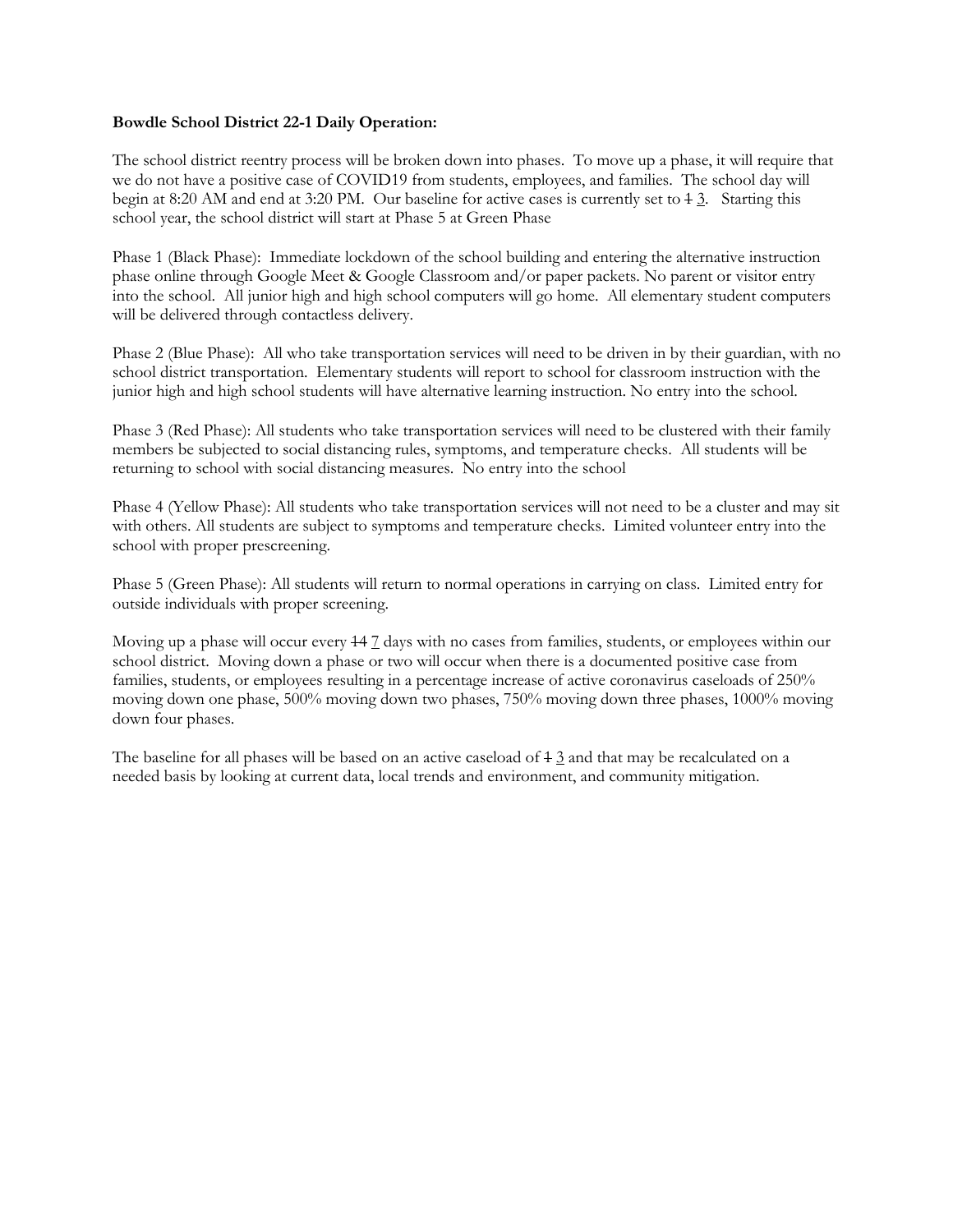### **Academic School Transportation Services Re-entry - Bus Routes:**

All Phases

- No households attending Bowdle Schools will be allowed to claim mileage to take their students to and from school at any phase.
- All Bus drivers will be provided with wipes, gloves, face masks, and/or shields for their protection.
- Air will not be recirculated, bus windows shall be open (weather appropriate), to make fresh air available.
- The bus driver will be responsible for cleaning seats where students sat on the bus.
- All bus drivers will take and record temperatures when entering the bus.
	- o Students demonstrating symptoms or failing the temperature screening will not be admitted. If symptoms persist, then consult with your local medical professional (Doctor of Medicine, Doctor of Osteopathy, Doctor of Chiropractic, Physician Assistants, or Nurse Practitioners).
- Parents will need to do their screenings at home for any COVID19 symptoms.
	- o A student who has any COVID19 symptoms will need to stay home.
	- o Parents, **DO NOT** provide students any fever-reducer medication
- All students must **NOT** have any COVID 19 symptoms including a spike in temperature.
- Students will need to go see a medical professional (Doctor of Medicine, Doctor of Osteopathy, Doctor of Chiropractic, Physician Assistants, or Nurse Practitioners) if they cannot explain their symptoms.
- If a student goes home from school with any symptoms, they will need to visit a see a medical professional (Doctor of Medicine, Doctor of Osteopathy, Doctor of Chiropractic, Physician Assistants or Nurse Practitioners), and explain those symptoms to determine to be cleared back to school.
- Social distancing.

Phase 3 (Red Phase)

- Students of the same family will be sitting together.
- Bus drivers will be using the following vehicles student will be clustered distance:
	- o Bus #6 will be on the south route
	- o Bus #3 will be on the west route
	- o Bus #8 will be on the north route
- Bus drop will be at Doorway I to prevent rescreening. Bus pickup will be at Doorway A.
- All students will fill the bus from back to front starting with the first pickup to minimize transmission. Departing will start from the front to the rear.

Phase 4 (Yellow Phase)

• Same as all previous phases.

Phase 5 (Green Phase)

- Same as all previous phases.
- All students who take transportation services will not need to be a cluster and may sit with others
- All of our bus drivers will be using the following bus routes so the student will be clustered:
	- o Bus #2 or 6 will be on the south route based on student ridership.
		- o Bus #8 will be on the west route
		- o Bus #14 will be on the north route
- Normal Configuration. All bus drop-offs will be done at the north end of the school. Parental drop-offs will be conducted at the South end of the school.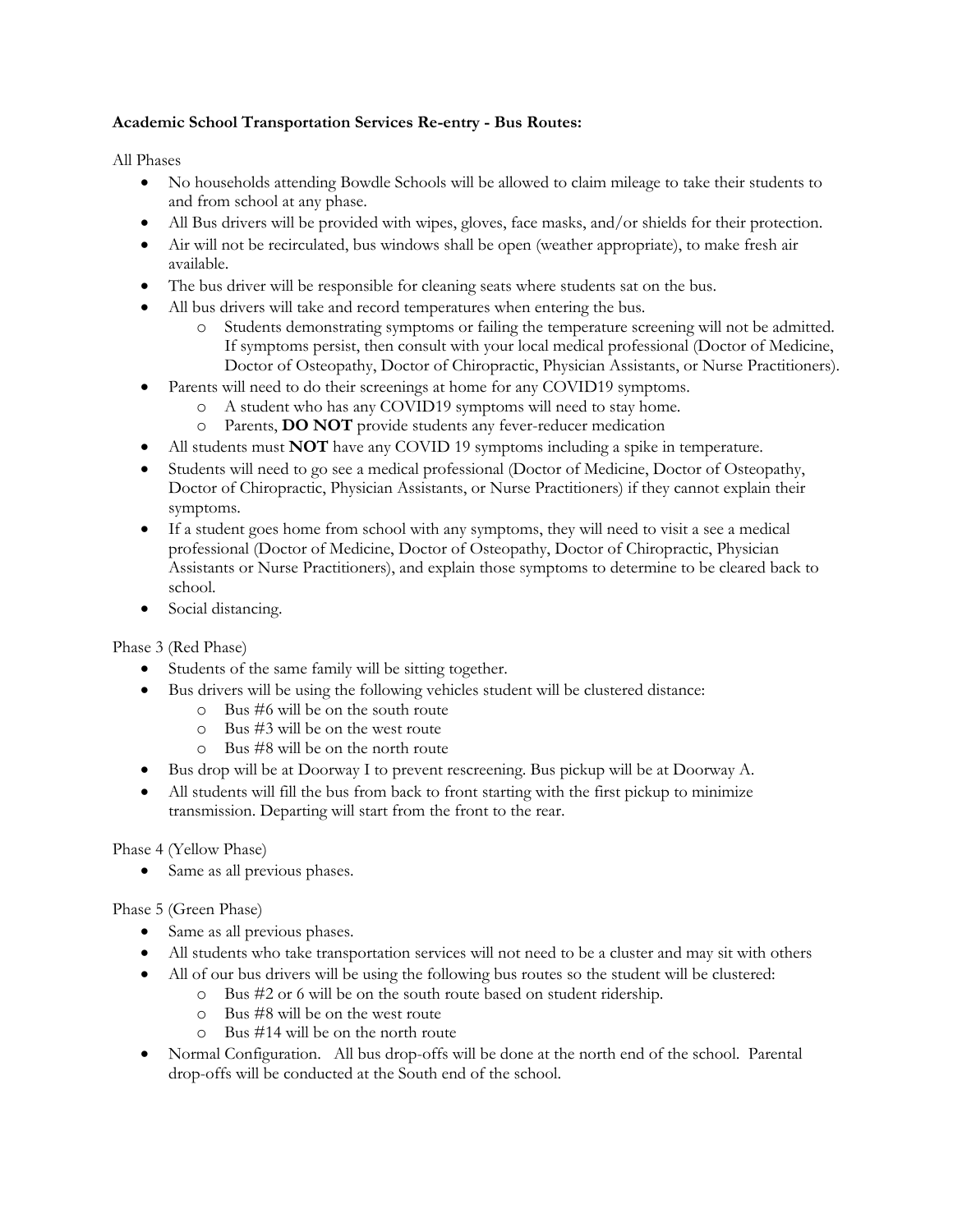## **General Entry into the school:**

Phases 1-4:

- No households attending Bowdle Schools will be allowed to claim mileage to take their students to and from school at any phase.
- Parents will need to do their screenings at home for any COVID19 symptoms.
	- o The student who has any COVID19 symptoms will need to stay home.
		- o Parents, **DO NOT** provide students any fever-reducer medication
- All students must **NOT** have any COVID 19 symptoms including a spike in temperature.
- Students will need to go see a medical professional (Doctor of Medicine, Doctor of Osteopathy, Doctor of Chiropractic, Physician Assistants, or Nurse Practitioners) to be cleared re-entry into any school district building if they cannot explain their symptoms.
- Students not riding the bus will enter through Doorway A subject to a temperature screening.
- If a student goes home from school for any symptoms, they will need to visit a medical professional (Doctor of Medicine, Doctor of Osteopathy, Doctor of Chiropractic, Physician Assistants or Nurse Practitioners) and explain those symptoms to determine to be cleared back to school.
- Social distancing.
- Parents/Guardians, Visitors, and Vendors will not be allowed entry into the Bowdle School District for drop-off or pick-up.
	- o Parents/Guardians will need to stay until the student clears the screening station
	- o Parents/Guardians will only be in the building under situations approved by the administration (e.g. a 504 or a medical emergency).
		- Subjected to screening if entry occurs
	- o Vendors will not be allowed access to the building during instructional time.
		- Alternative meeting times and location with staff.
			- All packages will need to be dropped at the doorway for the employee to pick them up.
- All students will report to their classrooms first thing after checking in.
	- o PK-6 will be in their classrooms.
	- o Grades 7-12 will report to their advisors.
	- o Students walking to designated areas need to form a line and stay to the right.
- Hand sanitizer, face masks, and shields will be available at Doorway A and I.
- Hand sanitizer and wipes will be available to all classrooms.
- Face masks or shields are recommended but not required by students, employees.

Phase 5 (Green Phase)

• Normal operation configuration.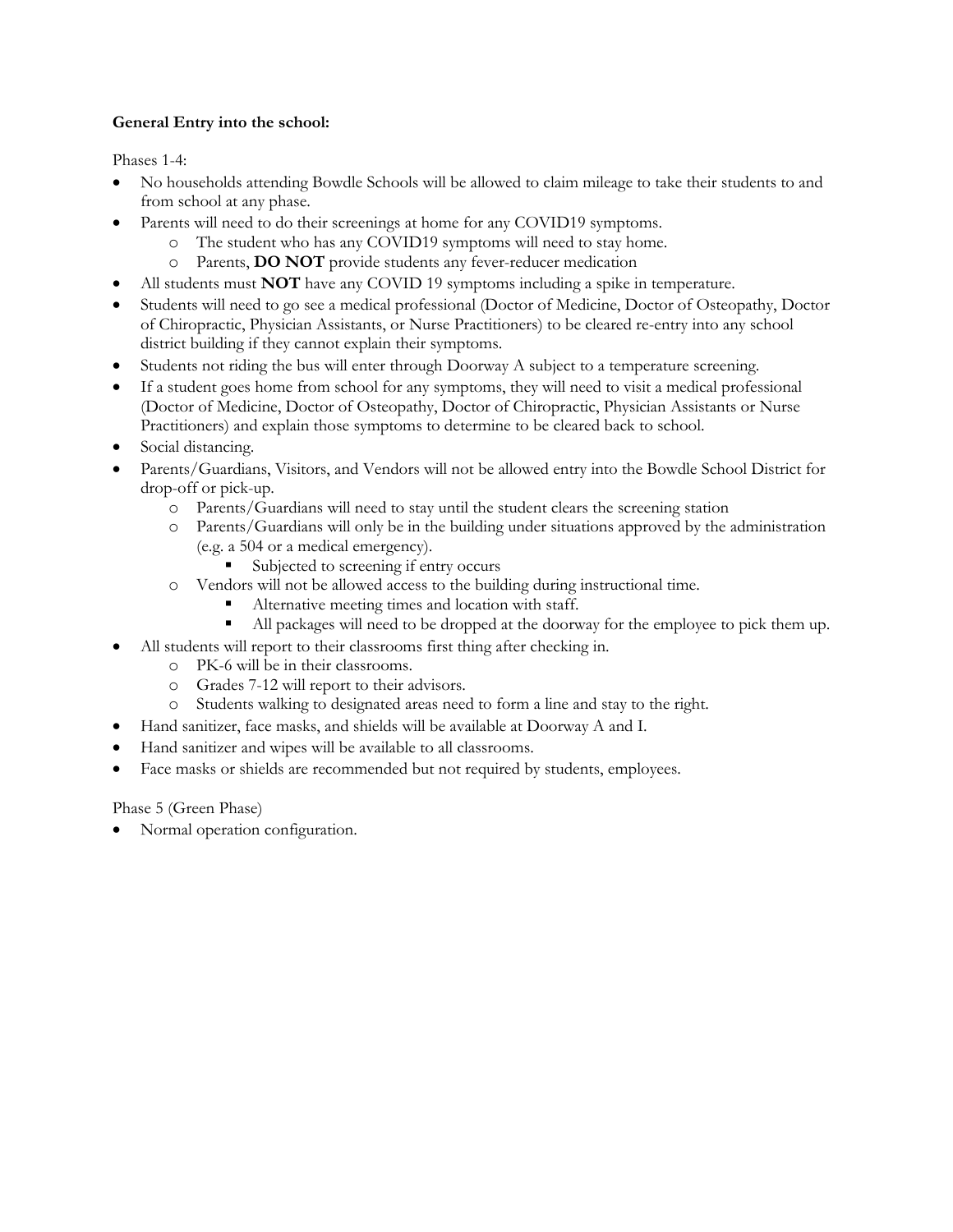Classroom Environment & Instruction:

All Phases

- Suspension of the Perfect Attendance Award due to unforeseen circumstances.
- Students will social distance as best as they can
- Limit common areas into rooms
- Teachers should have doors and windows open to students so they do not have to touch door handles to circulate air.
- Students and desks are facing one direction.
- Remove reading areas from the elementary.
- Temporality removes any kidney style or circulating style tables and seats unless students and staff are wearing a face mask or shield.
- Specials will still be conducted as normal with appropriate social distancing
- Recess will be normal outside.
- Students moving through the hallways should keep right, elementary students need to walk in straight lines and should be stressed to keep moving and do not touch things.
- Large group events need to be spaced out and social distance by grade level.
- Hallways need to be cleared and students should not be lingering in the locker area or hallways. No students need to be leaving the classroom three minutes before or after the bell.
- All water fountains in the building will be disabled. We will keep the bottle-filling stations open. If students want water throughout the day, they should bring a water bottle.
- Teachers should only allow one student to go to the bathroom at a time.
- Handwashing at the PK-6<sup>th</sup> level:
	- o Teachers will put handwashing times into their lesson plans. These times will be after recesses, specials, and before lunch.
- Handwashing at the 7-12th grade
	- o Teachers will put handwashing times into their lesson plans before lunch and advisory time.

Alternative Instruction:

- District support of students/families that may decide to opt-out of in-person instruction due to a documented pre-existing health issue and/or personal risk management of potential exposure to Covid-19.
	- a. If a parent has elected to mitigate the potential risk of exposure to Covid-19 by not physically sending their student(s) to school during Phase Black, Blue, Red, Yellow, and/or Green then they will receive their education online via an online learning platform via the South Dakota Virtual School at the expense of the parent. Should a family elect to exercise this option they are committed to the attendance of this program on a semester-by-semester basis. They may not opt to return to the traditional schoolhouse in the middle of the semester regardless of whether the school instructional operation phase. They may only return after the current semester enrolled. Students will be responsible for the submission of homework as assigned via the online learning platform courses and will receive the corresponding credits with the Bowdle School District upon successful completion. Students that fail to complete work for the semester through the online learning option will not receive credit from the Bowdle School District and may be required to retake classes or grade levels depending upon the status of their work with the online learning platform at the parent's expense or and will be returned to the traditional face-to-face environment. Students that are on an IEP will continue to receive their service minutes from the Bowdle School District via Online Teleconferencing.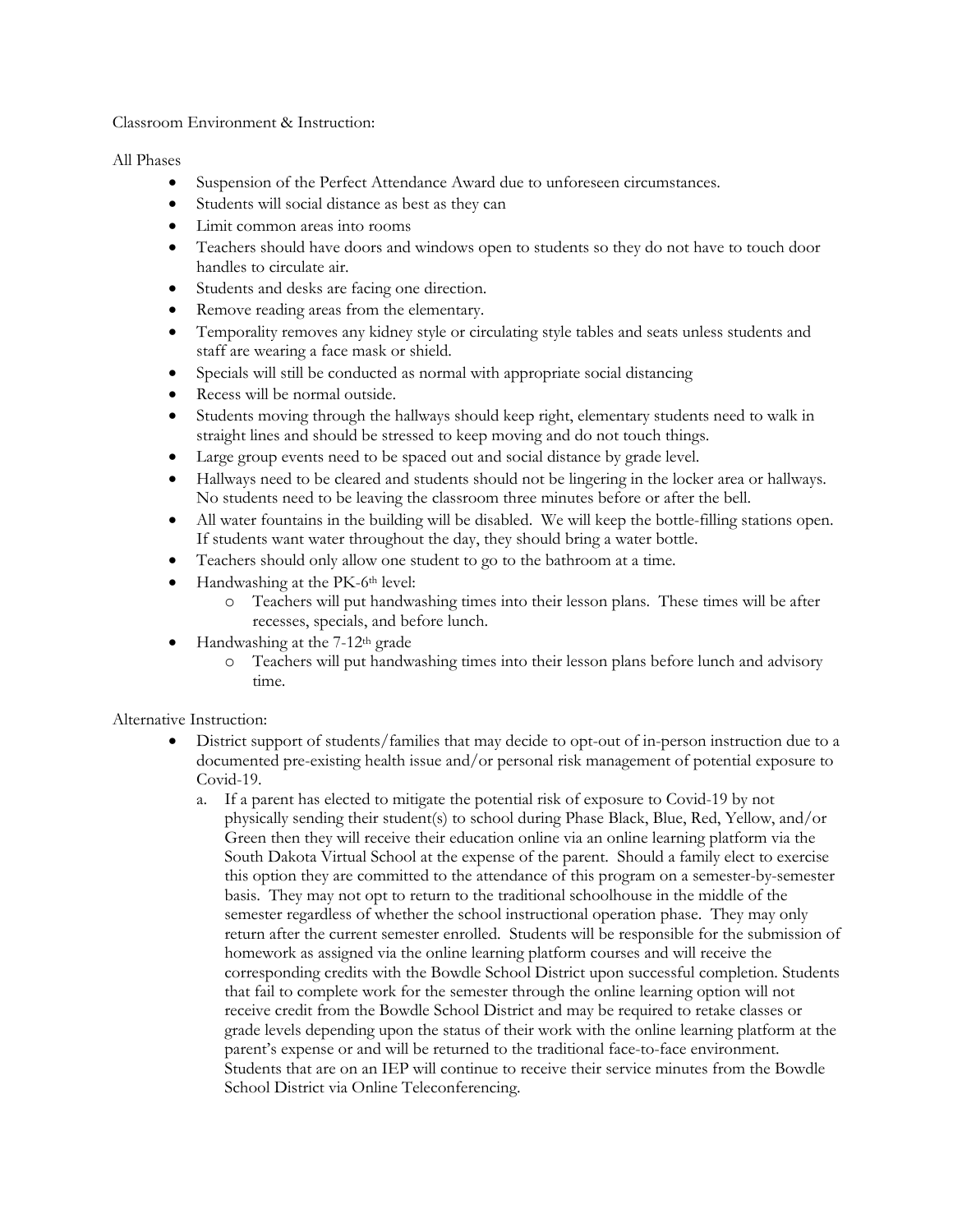- b. If a family chooses this portion, then all family members attending taking this option must go to alternative or virtual school.
- c. Students who have failed coursework at Bowdle Schools would be ineligible for this service.
- d. In addition, students must get a medical note documenting on this student cannot physically go back to an in-person, face-face-to-face auction due to a valid medical reason.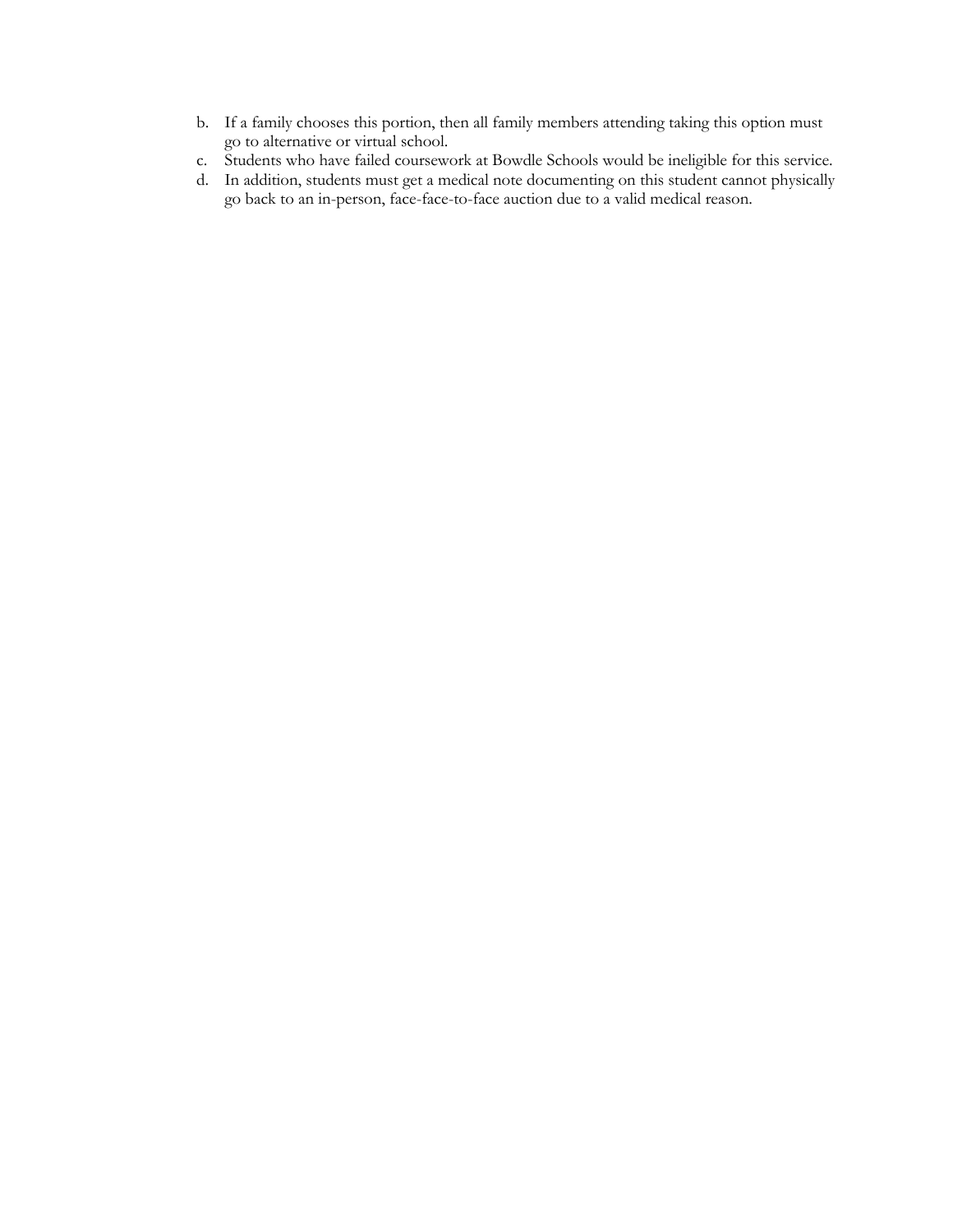### **Meal Services:**

Phase 1 (Black Phase):

Meals services will not be provided unless it is Summer Seamless Option. Phase 2 (Blue Phase):

- Students and Teachers will eat in their classroom
- Students will pick up their trays from the cafeteria.
- No salad bar or condiments.
- No seconds or extra milk services
- No leftover will be served

Phase 3 (Red Phase): Meal Services will be broken down as followed:

- No student will be left behind to finish.
- All students face one direction, sitting by facing west and south o Social distancing applies
- Salad Bar is employee assisted by face shield/gloves/mask required
- Lunch will be split schedule
	- o PK-2 students
- Grades 3-6 students
	- o Salad Bar will require students to social distance
- Grades 7-12 students will eat as followed
	- o Band/Choir students in Music Class will eat at 1230 to 1255
	- o Study Hall groups will eat at 1200 to 1225
- Teachers grab extra milk for elementary morning milk and lunch milk
- Seconds served to high school students only

Phase 4 (Yellow Phase): Meal Services will be broken down as followed:

- Leftovers served to high school students only.
- Seconds served to all students only
- Leftover, extra milk, and seconds serve normal.

Phase 5 (Green Phase):

• Normal operation configuration. Leftover, extra milk, and seconds serve normal.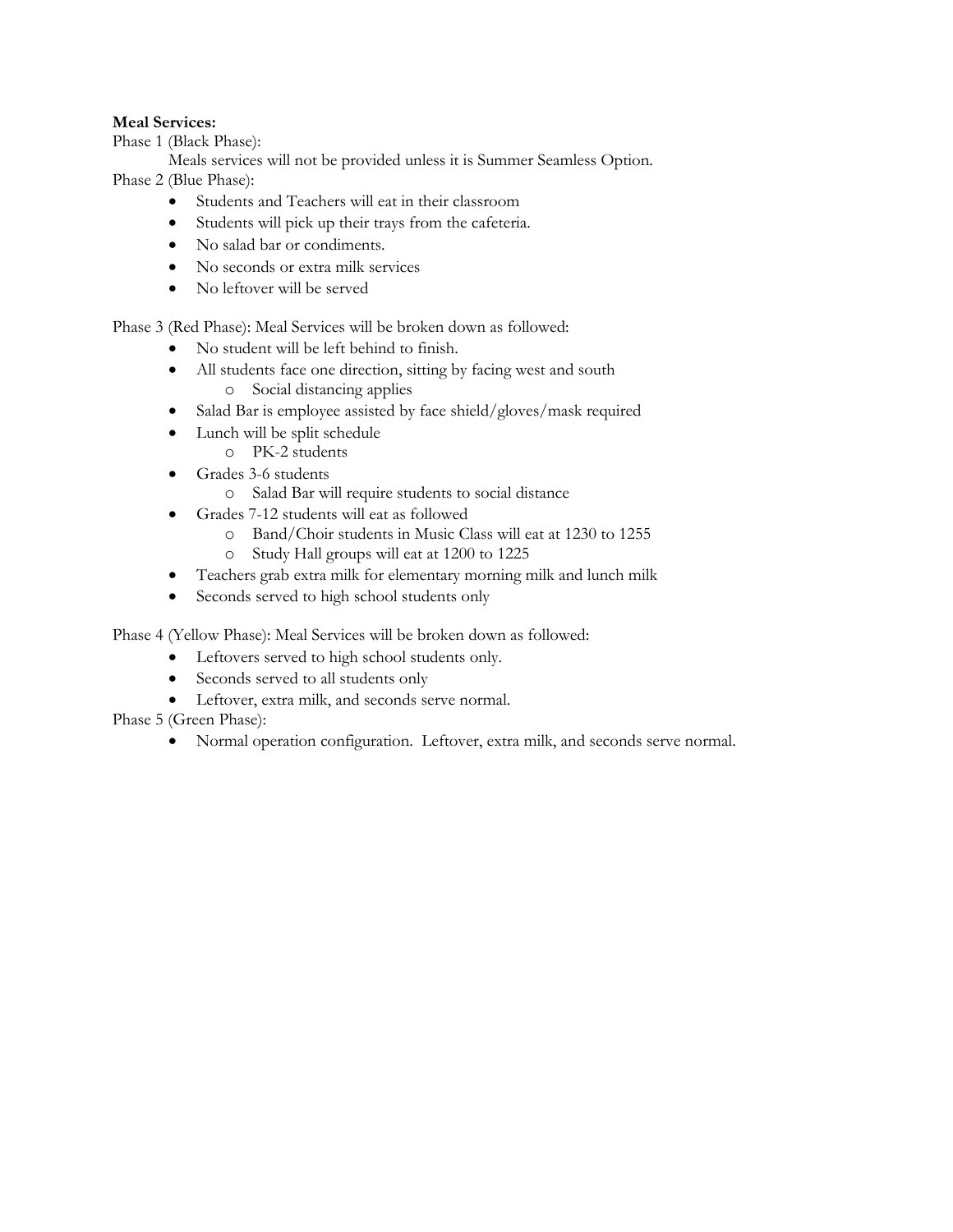#### **WARNING: Positive Case found in the physical building of Bowdle School District**

**If a student testing positive for COVID19 or is designated by the Department of Health as close contact, they will not be allowed re-entry into any school district until we have a copy of the letter that they have been quarantined or isolated which the parent will have it on hand and be responsible to provide these letters to the school.**

If a student or employee has symptoms or a positive case of COVID19 then they will be subjected to the ICE protocol for the safety of the school district stakeholders.

- The ICE protocol will be as followed:
	- o Isolated and mask them immediately
	- o Contact the parent or emergency contact
	- o Exit them from your facilities near you as quickly and as soon as possible.

Staff or students who are potentially exposed or have a positive case for COVID19:

- A person who tests positive for COVID19 will not be allowed re-entry into any school district building until we have a DOH letter confirming that they have been cleared.
	- o The school district would provide them with absent exemption and will allow the school district to start emergency sanitation protocols immediately by determining affected areas.
	- o We would provide no-contact assignments to the student's family and laptops.
	- o DOH will contact the staff of students (guardian if they are a minor) if they are positive.
	- o Positive Case Staff or Student
		- § Be asked to self-isolate for 10 days
		- Used separate bedroom or bathroom from their household
		- Must be fever-free without any medication for 24 hours before the release from isolation.
- A person who comes to close contact exposure
	- o Any person that has been exposed to the direct secretions of the sick person (coughed or sneezed on) or had exposure to the sick person for 15 minutes in 24 hours within a distance of 36 feet.
	- o DOH will contact all staff of students (guardian if they are a minor) identified as a close contact.
	- o Close contact Staff or Student
		- § Be asked to quarantine for 14 days
			- Stay Home,
			- Avoid contact with others
			- Not share with a bedroom or bathroom space.
			- § Request they see a medical professional (Doctor of Medicine, Doctor of Osteopathy, Doctor of Chiropractic, Physician Assistants, or Nurse Practitioners) to be cleared for reentry to any school district building.
- If a student or employee considered critical essential employees for another employer such as working for a health care will need to submit a test to return, and not be considered a primary exposed individual
- Close Contact Exemptions
	- o Close Contact students or employees at Bowdle: individuals that are within 6 feet for 15 or more consecutive minutes in 24 hours to a person(s) who has COVID 19. People who are positive with COVID-19 have had or positive test results in a benchmark of 48 hours before the onset of symptoms (that is when a person is considered to be contagious).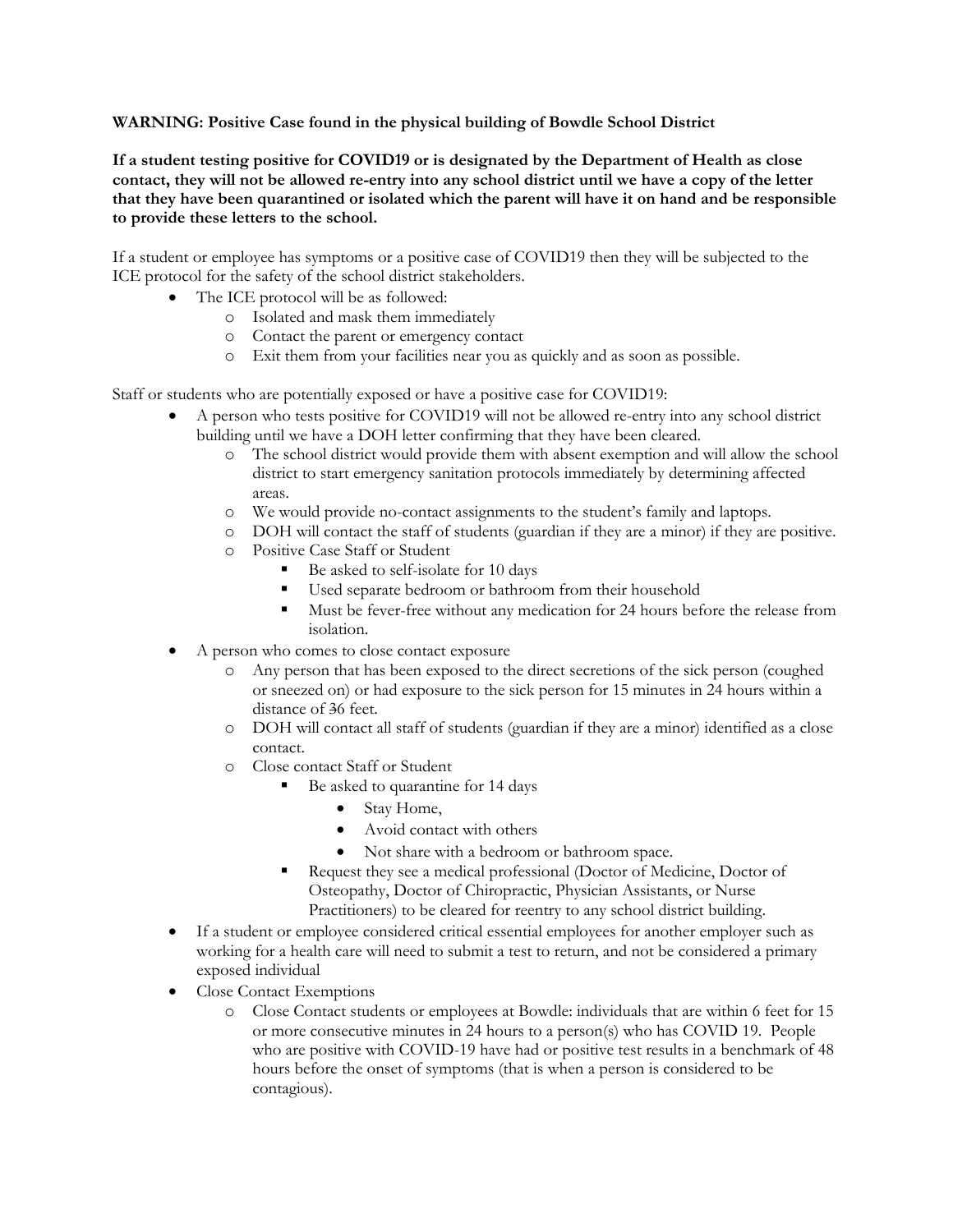- o If any person would be deemed a close contact in the above scenario and is masked during that time, the close contact definition is no longer an immediate concern. The individual being masked must be a minimum of a surgical 3-ply mask or a cloth mask with a filter. The mask must be deemed appropriate and adhere to the dress code policy.
- o If the school is notified by the SD Department of Health identifying a positive case in their building, the administrator will follow up to assist in identifying who may be in close contact and then work with those involved to determine subsequent action.
- If a student has a fever, they will be asked to mask up with parent contact and visit a medical professional, with a doctor note to be cleared for reentry by the school
- If a student has a positive case and does not want to self-quarantine or isolate and try to enter the school then DOH and law enforcement will be notified.

Any area that is considered contaminated will need 24 hours before cleaning and sanitization will be required. We will immediately use an aerosol fogger that has been cleared by the EPA to handle the coronavirus. We will wait for the fogger to dentist job overnight and it will be considered disinfected.

Electrostatic cleaners will be used once a week.

School District will inform using school messenger to inform them to be redirected to the school website for any of the following:

School Closures other than due to weather for students and employees. Exposure Letter Distance Learning Plans Any process to the above on the following level.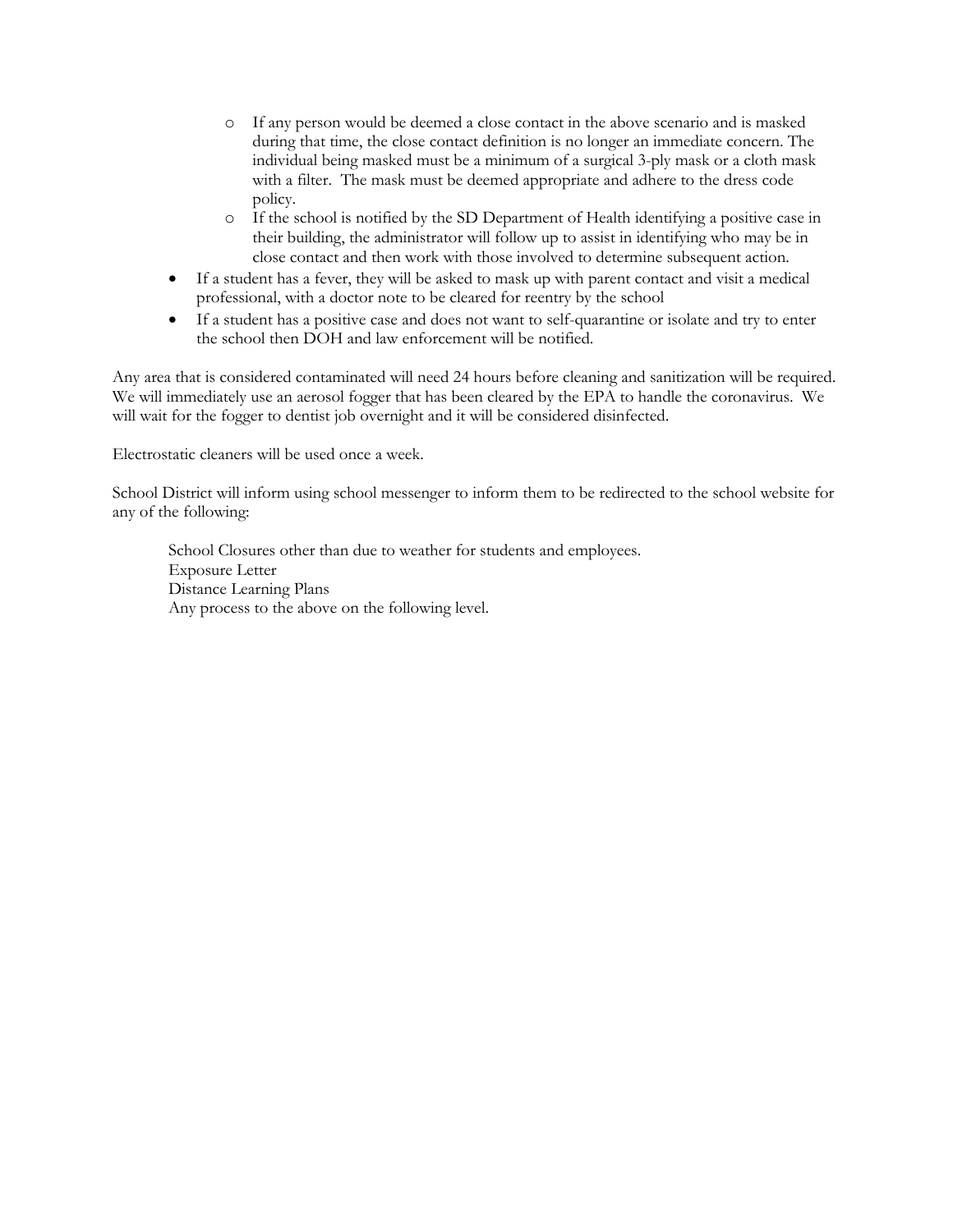Employees:

- The school district will not utilize extra or hire additional staff to deliver instruction.
- Teachers should open doors for kids so they do not have to touch door handles.
	- o Best yet leave your doors open
- All staff will be expected to wipe down their desks, tables, chairs, sweep, etc., at the end of each instructional day.
	- o To minimize spread
- Custodial staff will wipe down common areas and hallways. When the electrostatic cleaner arrives then we will fog the entire building once a week depending on the phase.
- Face masks or shields are recommended but not required. All cooks or if your serving food will be required to wear a mask and/or face shield.
- All employees will still be followed by the negotiated agreement.
- Any employee may be granted unpaid Family Medical Leave Act (FMLA), which an employee can exhaust their sick and/or personal leave. If an employee exhausts their time, then it will be unpaid unless they have been approved to use the certified or non-certified sick leave bank.
- Any employee who feels that they cannot perform their assigned duties will need to seethe e administration personally.
	- o If an employee does not want to return to work may use unpaid FMLA, which an employee can exhaust their sick and/or personal leave. If an employee exhausts their time, then it will be unpaid.
- An employee may work remotely only they are mandated by the South Dakota Department of Health via a letter because of a positive case or close contact for COVID19 and wants to provide instruction from home. They will return from work remotely when the school district gets the Department of Health letter.
- If you need a substitute, it will be the same as normal.

Public comment. This plan will be re-reviewed during the second and fourth quarters of the school year. This LEA plan will be reviewed by the school board and posted to the school district website for the availability to all stakeholders and the federal government to meet with compliance for ARP ESSER III Plans. There will be a ten-day public comment window using SurveyMonkey to gain feedback. This plan will be updatewithby valid, peer-reviewed, scientific information on hand.

## **SDHSAA guidelines**

## **SDHSAA Protocol for Confirmed COVID-19 Infections**

- 1. a) Athletes with infections that are 90 days or more in the past who were asymptomatic or who had a mild or moderate illness **and** have returned to full activity without symptoms do not need additional cardiac testing unless indicated by their physician.
- 2. b) Athletes with infections that are 10-89 days in the past who have undergone an annual Preparticipation Physical Evaluation (PPE) during that time frame **and** indicated on the Preparticipation History that they tested positive for COVID 19 do not need additional cardiac testing unless indicated by their physician during the PPE.
- 1. Upon confirmation of COVID-19 infection, follow SDDOH guidelines. As of July 2021, this includes 10 days of isolation and if symptomatic24 hours without fever along with other symptom resolution.
- 2. **If you are asymptomatic or have a mild illness,** such as common cold-like symptoms without a fever, GI symptoms, or loss of taste/smell: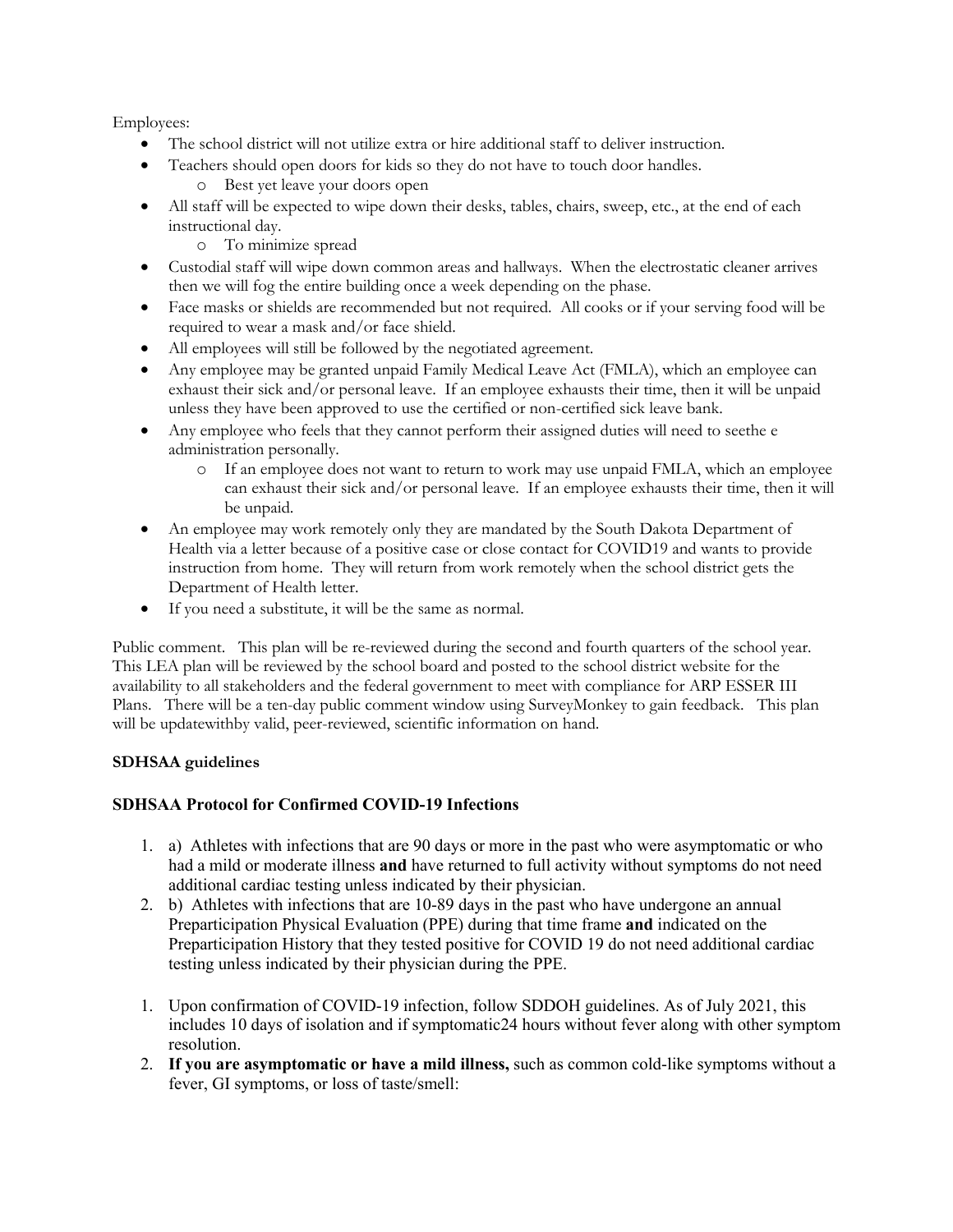a. Consult with your clinician (physician, physician's assistant, nurse practitioner, or athletic trainer)

b. Any cardiac testing or additional evaluation should be based on clinical concern and symptom presentation.

c. No exercise should be performed until 3-5 days from symptom onset or positive test if asymptomatic.

d. Progression to return to play should be individualized, with monitoring for new symptoms triggered by exercise

- 3. **If you have e moderate illness or initial cardiopulmonary symptoms**, to include fever greater than 100.4°F, chills, flu-like symptoms for 2 days or more, chest pain, palpitations, and/or dyspnea:
	- 1. Complete a medical evaluation, with ECG, Echo, or Troponin as determined by your physician.
	- 2. If any testing (ECG, etc) is abnormal, complete a cardiology consultation, with physician determined Cardiac MRI before completing an individualized return to exercise progression.
	- 3. If the medical evaluation is normal, no exercise should be performed until 5-7 days from symptom onset AND resolution of all moderate symptoms.
	- 4. Progression to return to play should be individualized, with monitoring for new symptoms triggered by exercise. **The SDHSAA Return to Play form must be complebeforer to return to activities if you have a moderate illness or any cardiopulmonary symptoms.**

### 4. **If you have severe illness or are hospitalized**:

- 1. Complete a comprehensive medical evaluation. It is recommended to also complete a cardiology consultation.
- 2. An ECG, Echo, or Troponin should be considered by the physician team. The ECG should be compared to previous results if available. Troponin testing should be performed after 48 hours without exercise.
- 3. If there is confirmed myocarditis, pulmonary embolism, or other cardiopulmonary disorders, medical guidelines should dictate treatment.
- 4. Return to play should be individualized based upon physicians' recommendations, with monitoring for new symptoms triggered by exercise. No exercise should be attempted until the evaluation is complete. The physician **must write a note clearing the student to return to activitbeforer to return.**
- 5. **All athletes with COVID-19 infections should be monitored for cardiopulmonary symptoms as they return to exercise.** These symptoms include exertional chest pain, excessive dyspnea, unexplained exercise intolerance, palpitation, n,s, and syncope. If these symptoms occur with exercise, additional cardiac testing should be performed and evaluated by a cardiologist. No additional exercise should be attempted until the evaluation is complete. An individualized return to play progression should be developed based upon baseline fitness, severity and duration of COVID-19 symptoms, and tolerance to progressive levels of exertion. **The SDHSAA Return to Play form must be completed before return to activities with any cardiopulmonary symptoms.**